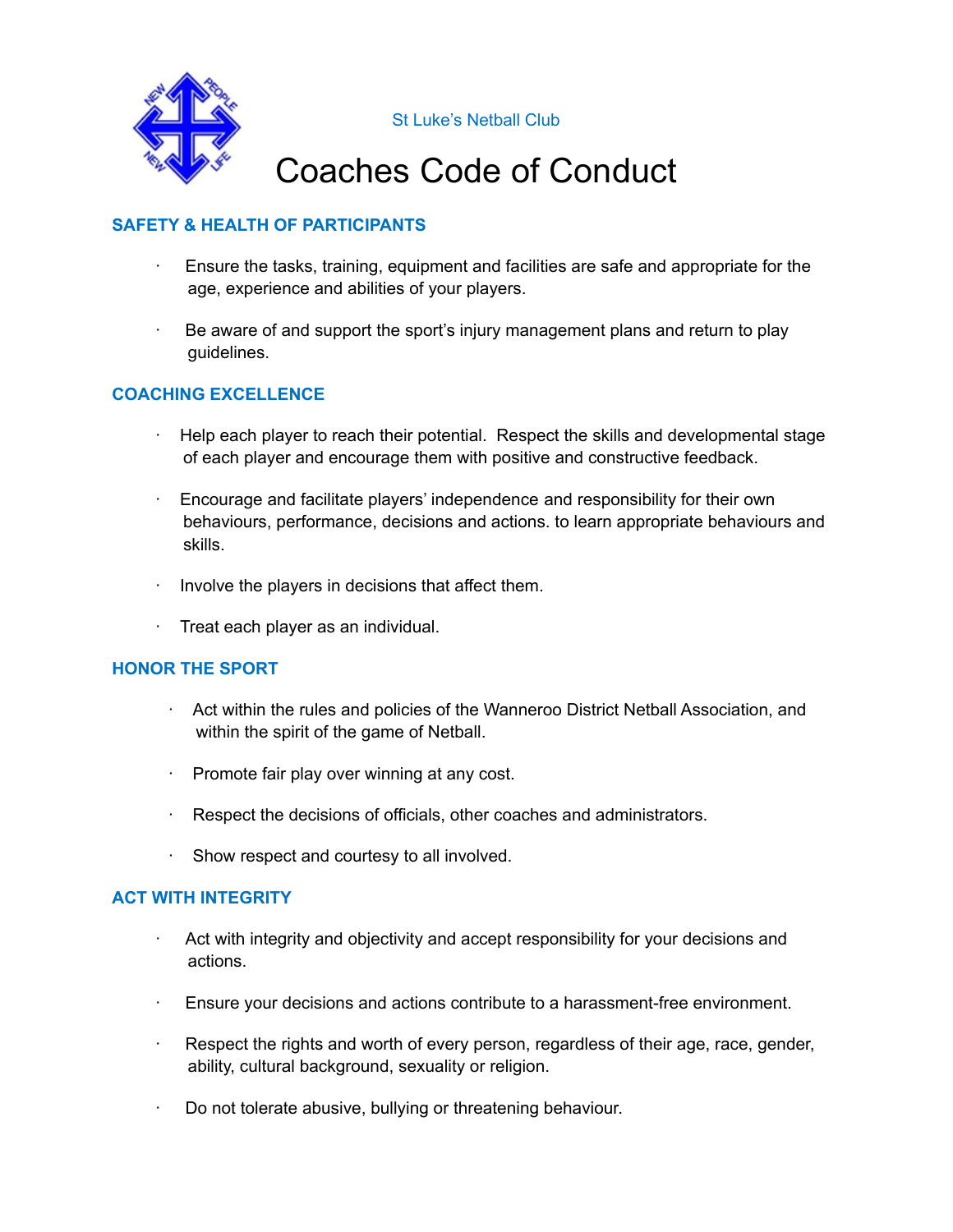St Luke's Netball Club

## Players Code of Conduct

- Play by the rules, play fair and in the spirit of the game of Netball.
- ∙ Don't argue with officials (umpire, Club official or association official).
- ∙ Control your temper. Verbal or physical abuse of officials or other participants, deliberately distracting or provoking an opponent is not acceptable or permitted.
- ∙ Work equally hard for yourself, your team and your coach.
- ∙ Be a good sport. Applaud all good plays, whether by your team or the opposition.
- ∙ Treat all players as you would like to be treated. Do not interfere with, bully or take unfair advantage of another player.
- ∙ Co-operate with your coach, teammates and opponents.
- ∙ Respect the rights, dignity and worth of all participants regardless of their gender, ability, cultural background or religion.
- ∙ Make the sport enjoyable for yourself, your teammates and opponents display graciousness in victory and in defeat.
- ∙ Thank the opposition and officials at the end of the game.